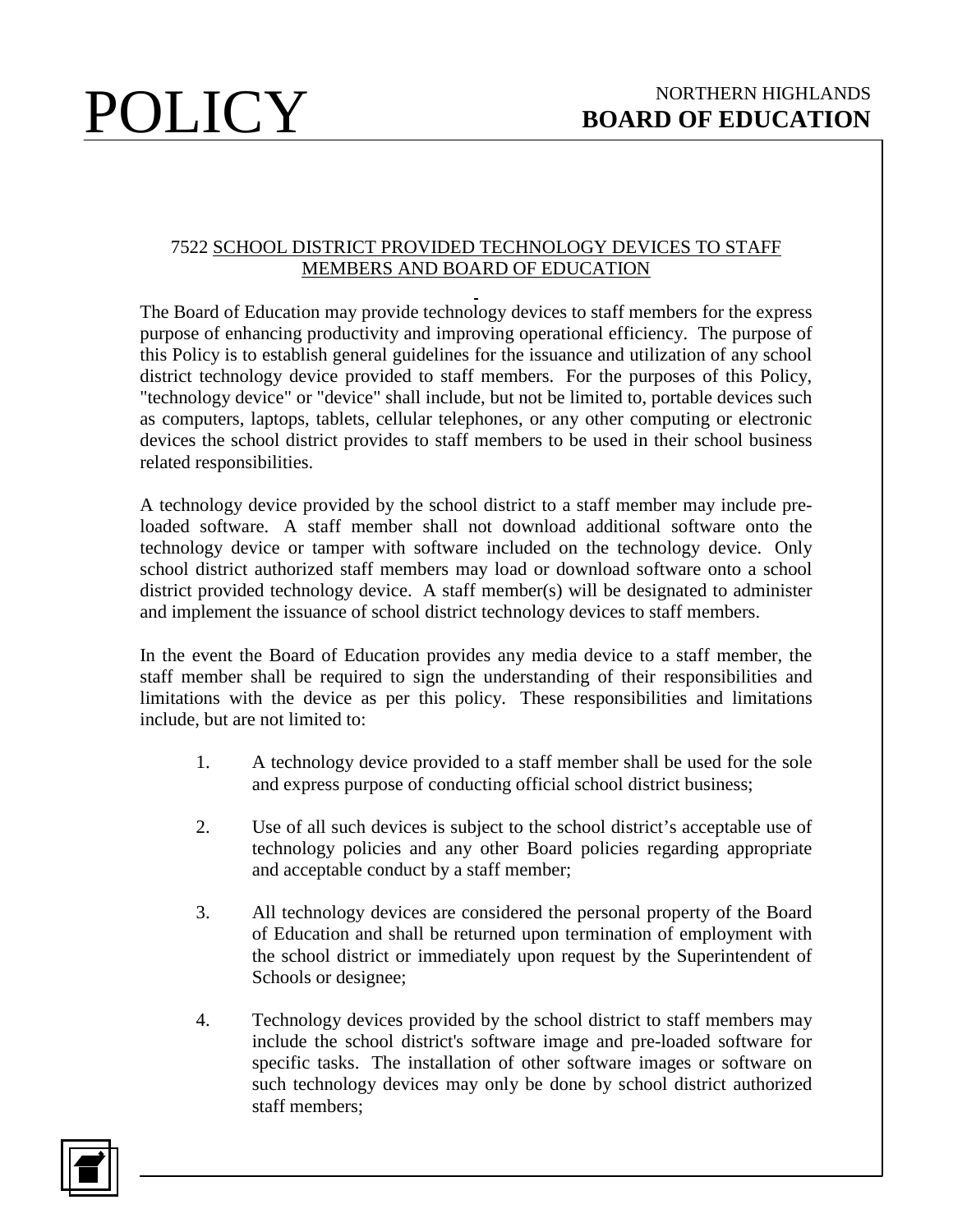- 5. Staff members that are provided technology devices are expected to take all appropriate measures and precautions to prevent the loss, theft, damage, and/or unauthorized use of such technology devices. These appropriate measures and precautions for school district provided technology devices to staff members shall include, but are not limited to, the following:
	- a. Keep the technology device in a locked and secured environment when not being used;
	- b. Do not leave the technology device in a vehicle for prolonged periods of time, especially in extreme temperatures;
	- c. Keep food and drinks away from all technology devices and work areas;
	- d. Prohibit the use of any technology device by any other person except as authorized by the Superintendent or designee;
	- e. Do not leave the technology device unattended at any time in an unsecured location (e.g., an unlocked empty classroom or office); and
	- f. Keep the technology device in sight at all times while in public places, such as public transportation, airports, restaurants, etc.
- 6. Should the staff member have reason to believe the technology device may have been stolen, the staff member must:
	- a. Immediately report the incident to his/her immediate supervisor;
	- b. File an official police report documenting the theft; and
	- c. Provide a copy of the police report to his/her immediate supervisor.

If a staff member fails to adhere to these procedures, the staff member will be held legally and financially responsible for the replacement of such technology device. A staff member may be financially responsible for the loss or damage of a technology device;